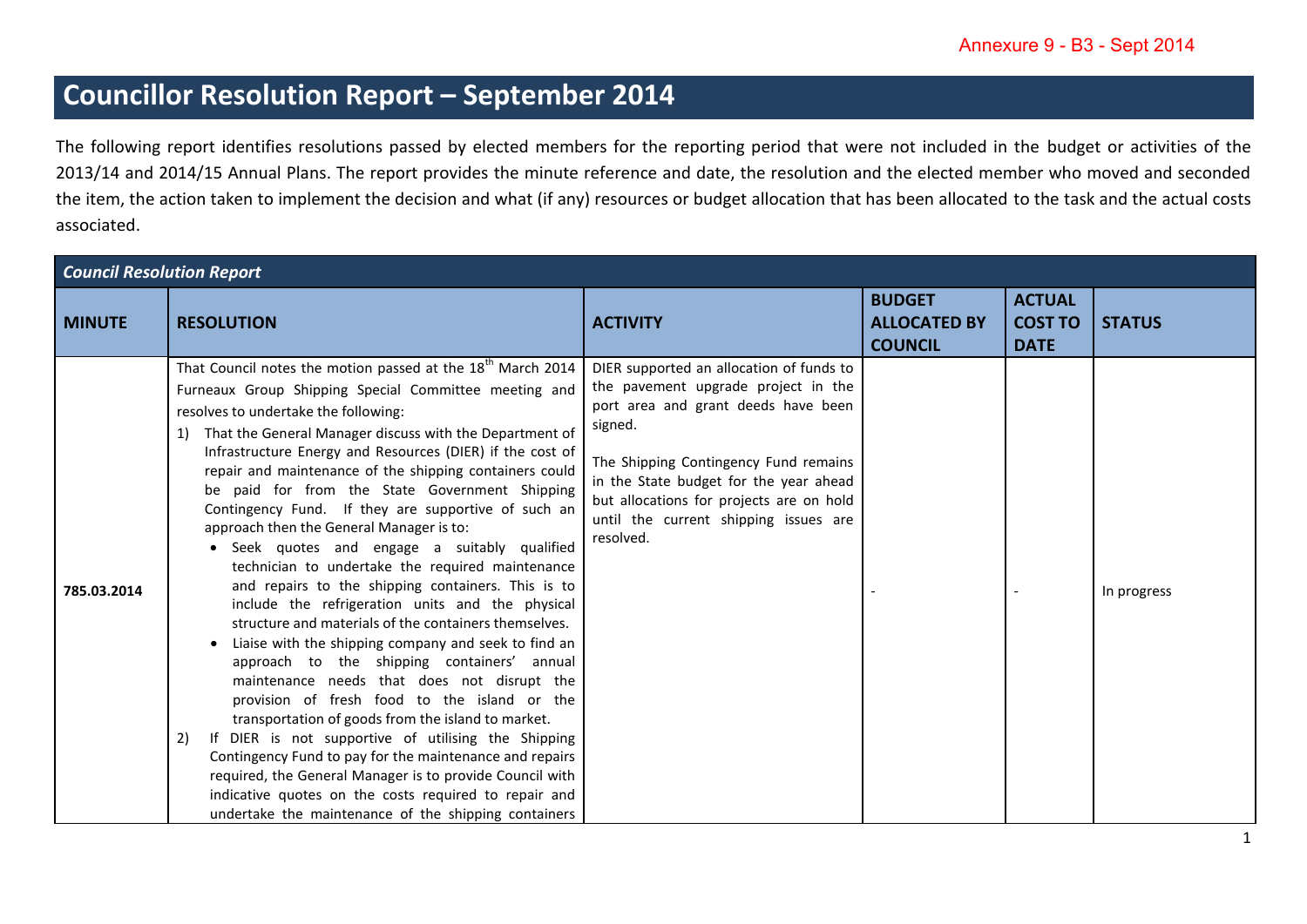| <b>Council Resolution Report</b> |                                                                                                                                                                                                                                                                                                                                                                                                                                                                                                                                                                                                                                                                                                                                                                                                                                                                                                                                                                                                                                  |                                                                                                                                                                                            |                                                        |                                                |                         |  |
|----------------------------------|----------------------------------------------------------------------------------------------------------------------------------------------------------------------------------------------------------------------------------------------------------------------------------------------------------------------------------------------------------------------------------------------------------------------------------------------------------------------------------------------------------------------------------------------------------------------------------------------------------------------------------------------------------------------------------------------------------------------------------------------------------------------------------------------------------------------------------------------------------------------------------------------------------------------------------------------------------------------------------------------------------------------------------|--------------------------------------------------------------------------------------------------------------------------------------------------------------------------------------------|--------------------------------------------------------|------------------------------------------------|-------------------------|--|
| <b>MINUTE</b>                    | <b>RESOLUTION</b>                                                                                                                                                                                                                                                                                                                                                                                                                                                                                                                                                                                                                                                                                                                                                                                                                                                                                                                                                                                                                | <b>ACTIVITY</b>                                                                                                                                                                            | <b>BUDGET</b><br><b>ALLOCATED BY</b><br><b>COUNCIL</b> | <b>ACTUAL</b><br><b>COST TO</b><br><b>DATE</b> | <b>STATUS</b>           |  |
|                                  | and their associated refrigeration systems to the May<br>Ordinary Meeting of Council for formal consideration.<br>Moved: Mayor Carol Cox Seconded: Cr M Cobham<br><b>CARRIED UNANIMOUSLY (6-0)</b>                                                                                                                                                                                                                                                                                                                                                                                                                                                                                                                                                                                                                                                                                                                                                                                                                               |                                                                                                                                                                                            |                                                        |                                                |                         |  |
| 843.07.2014                      | That Council negotiates with the interested Community Group<br>to find a solution that enables the continued use of the bike<br>track and is satisfactory to Council; and<br>That planning for the nominated site to be utilised as a Waste<br>Transfer Station commence immediately and be included in<br>Council's Strategic Waste Management Plan.<br>Moved: Cr G Willis<br>Seconded: Cr M Roberts<br><b>CARRIED UNANIMOUSLY (4-0)</b>                                                                                                                                                                                                                                                                                                                                                                                                                                                                                                                                                                                        | Mayor Cox wrote to a representative of<br>the motor cross group to notify them of<br>Council's decision regarding the site.<br>Site planning for the transfer station is<br>well advanced. |                                                        |                                                | In progress             |  |
| 871.07.2014                      | That the Fuel supply study be discussed at an upcoming<br>workshop.<br>Moved: Cr M Cobham<br>Seconded: Cr R Wise<br><b>CARRIED UNANIMOUSLY (6-0)</b>                                                                                                                                                                                                                                                                                                                                                                                                                                                                                                                                                                                                                                                                                                                                                                                                                                                                             | Fuel study has been included in the<br>Councillor Workshop agenda for 17 <sup>th</sup><br>September.                                                                                       |                                                        |                                                | In progress             |  |
| 876.07.2014                      | Council directs the Mayor to write to the Minister for<br>2.<br>Local Government and the Auditor General stating the<br>following:<br>Flinders Council does not support the mandatory<br>directive to establish Audit Panels contained within<br>Section 85 of the Local Government Act 1993. While the<br>Orders may be best practice for larger Councils, the cost<br>of implementation and compliance will be a significant<br>burden on the financial and human resources of Council<br>and will materially detract from Council's ability to<br>supply services to the community. The commensurate<br>value of the directive to establish an Audit Panel is<br>insufficient at this time to warrant support. To that end<br>Council will not be establishing an Audit Panel in full<br>compliance with the Act but will continue to operate its<br>existing Audit and Finance Special Committee.<br>3.<br>The Flinders Council Audit and Finance Special Committee<br>be directed to develop an agreed Charter, annual work | 1. Letters sent 2 <sup>nd</sup> September<br>2. Audit & Finance Committee will<br>action accordingly and present to<br>Council for consideration post the<br>October Council election.     |                                                        |                                                | Complete<br>In progress |  |